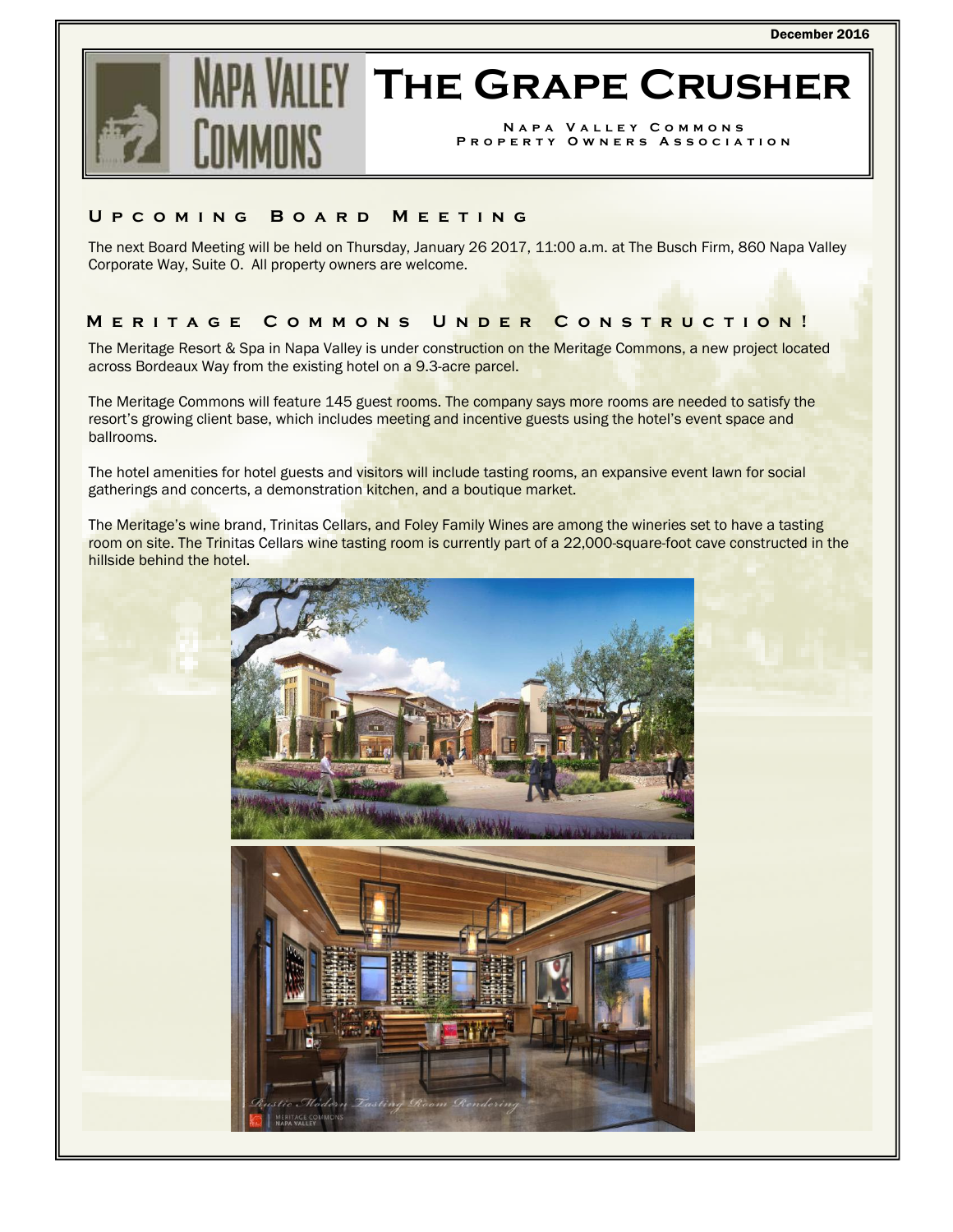# **More Renderings of Meritage Commons**



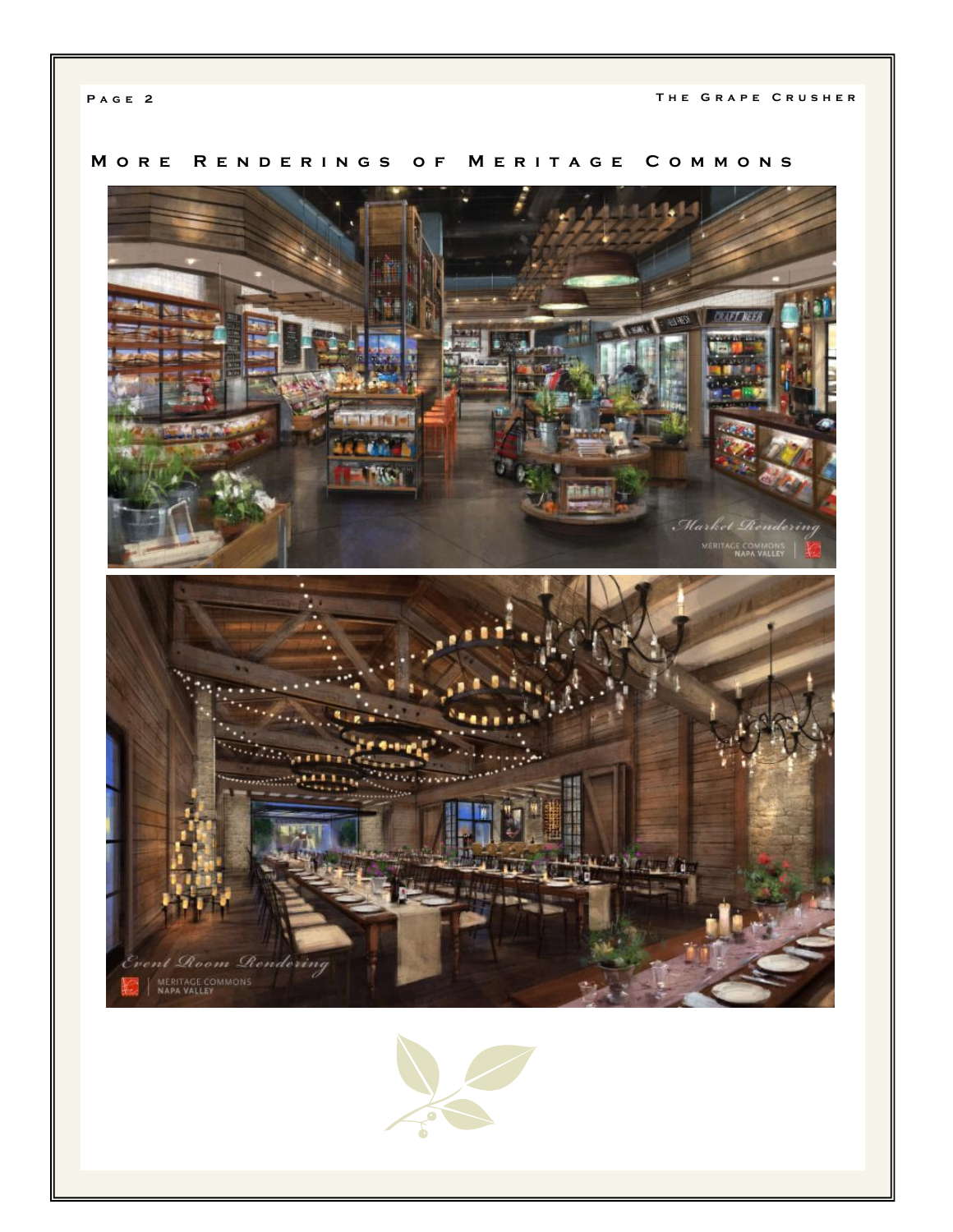## **Napa Valley Commons Border Fence Project Complete**

The Property Owners Association is pleased to announce that the failed east borderline wood fence running along Napa Valley Commons—more than 1,900 lineal feet (more than 1/3 of a mile)—has been successfully replaced with a much more durable and aesthetically pleasing Certainteed vinyl fence.

This was a much needed project as the original wood fence passed maturity and had several areas of rot and weathering.

No doubt all will enjoy the new and refreshing look this now adds to the overall beauty of our business park.